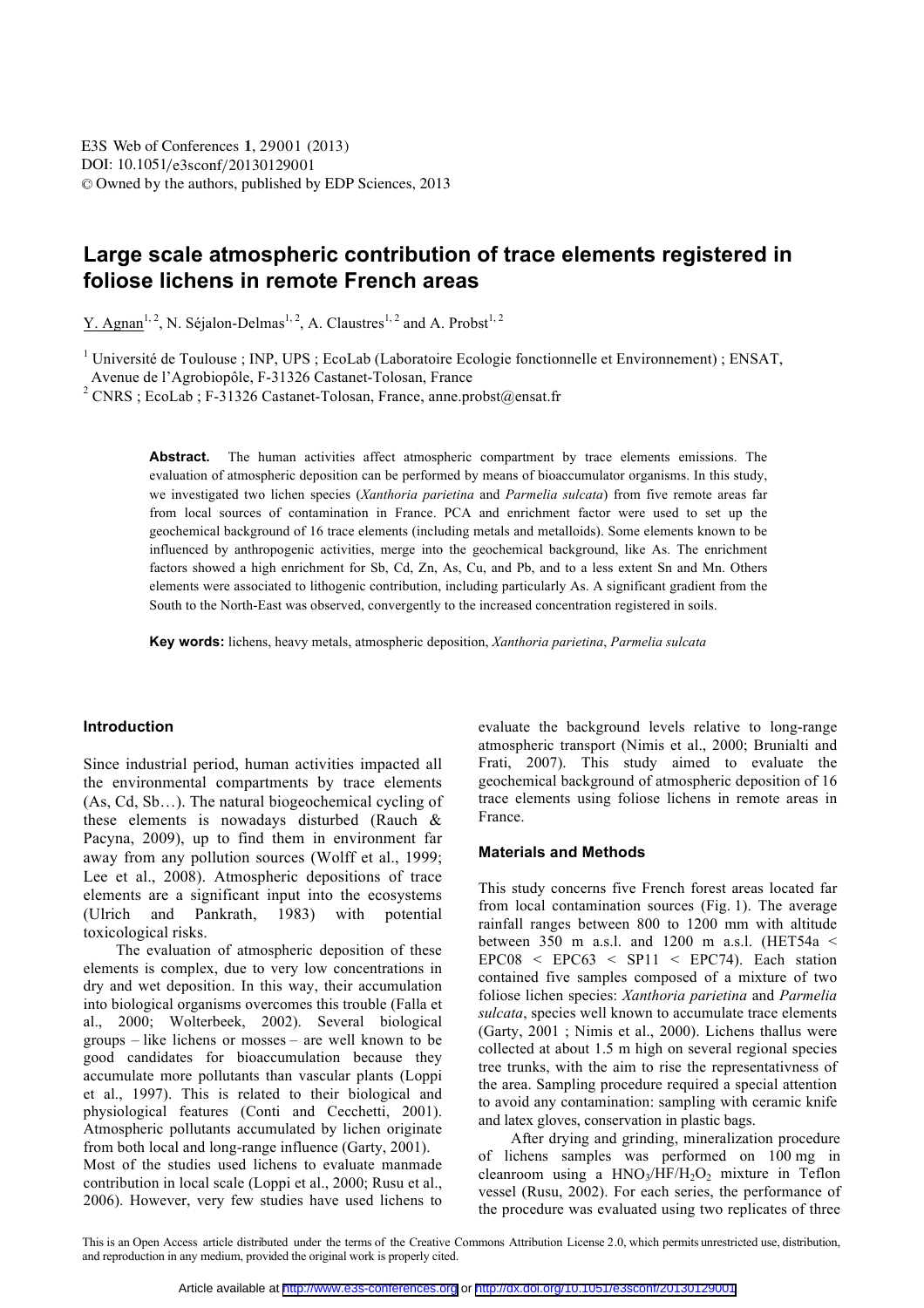certified materials (lichen IAEA-336, pine needle SRM-1575a, and peach leaves SRM-1547) and two blank samples. Trace elements were analyzed by ICP-MS (DL between 1 and 10 ng $\cdot L^{-1}$ ).

The correlations between elements was valuated with a PCA for all the stations. The enrichment factor (EF) was often used to evaluate the intensity of metal contamination (Bergamaschi et al., 2002 ; Vieira et al., 2004). It is calculated as follows:

$$
EF = \frac{\left(\frac{X}{A}\right)_{sample}}{\left(\frac{X}{A}\right)_{UCC}}
$$

with X: element of concern,

Al: aluminium, reference element from natural origin (Viera et al., 2004),

UCC: upper continental crust, reference material from natural origin (Taylor and McLennan, 1985).



Fig. 1. Location of the French remote study areas for lichen sampling

#### **Results and Discussion**

The relationships between elements allow defining origin and/or behavior similarities. They were done for all the stations through PCA for 16 trace elements (Fig. 2). Four sets of elements could be distinguished: (i) the first group was mainly influenced by the first factor (39.3%) with Al, As, Cr, Fe, Ti, and V, (ii) the second one was under the influence of the second factor (19.2%) with Cd, Cu, Pb, and Zn, (iii) the third group has an intermediate influence (Co, Ni, Sb, and Sn), and (iv) Mn and Sr with a central position.

The first group included elements known to have a lithogenic origin like Al, Fe, or Ti (Bargagli et al., 2002; Szczepaniak and Biziuk, 2003), except for As. This involved an As chemical form associated with clays and oxides (Fe and Al) (Matschullat, 2000). The second factor, with Cd, Cu, Pb, and Zn, seemed to illustrate one anthropogenic contribution. Indeed, even in these most remote areas, a manmade influence could be discriminate, through airborne particulate (Chiarenzelli et al., 2001). It should be noticed that Cd and Zn were associated, frequently found in the literature, explained by their physicochemical likenesses despite their distinct origin and biological affinity (Nimis et al., 2000; Brunialti and Frati, 2007; Gandois et al., 2010).

Between these two extremes, four elements (Co, Ni, Sb, and Sn) showed a mixed behavior. However, the third factor (12.6%, value close to the factor 2) dissociated this set into two groups: Sb-Sn vs Co-Ni. This required an additional source for the robust pair Sb-Sn, as well as for Sr and Cu, opposed to the latter (another anthropogenic source, biological interaction…). The EFs allow distinguishing the elements from natural sources (EF close to 1) from elements with a supplementary pressure  $(EF > 10)$ , like anthropogenic sources. They was calculated for 13 elements for the five areas studied (Fig. 3). Enrichments vary according to the station: the Pyrenean station (SP11) was distinguished by the lowest enrichments. This was probably due to two combined effects, the higher concentrations of Al and other lithogenic elements, and the lower concentrations in the anthropogenic elements. This requires awareness about the importance of normalization (UCC in this paper). However, the northeastern and eastern regions of France (EPC08, HET54a, and EPC74) were systematically the most impacted areas, which converged with observations in surface layers of forest soils (Hernandez et al., 2003).

Overall, with few exceptions, the more enriched elements ( $EF > 10$ ), like Sb, Cd, or Pb, were merged into the anthropogenic group defined above. Conversely, elements with  $EF < 10$  (Fe, Co, Ti...) were included in the lithogenic group. The feature of As enrichment (values about 20 and even levels among areas) supported the idea of a geochemical background related to clays affinity. However, Cd, Pb, or Mn were more changing among stations. These elements were less influenced by the geochemical background.

#### **Conclusion**

Lichens studied in remote areas were used to define the regional atmospheric background. In this way, the authors highlighted that some elements, known to be influenced by anthropogenic activities, merge into the geochemical background, like As. In contrast, Cu, Pb, or Zn did not follow the same trend due to the manmade more strongly influence, even in remote areas. A significant gradient from the South to the North-East was observed, convergently to the increased concentration registered in soils.

### **Acknowledgements**

This project benefited from a financial support by ADEME (French Agency for Environment). The authors would like to thank the OMP ICP service (GET) and Rémi Freydier for complementary analyses. Thanks to Marie-Josée Tavella for the cleanroom service in EcoLab. Yannick Agnan is grateful for an ADEME fellowship.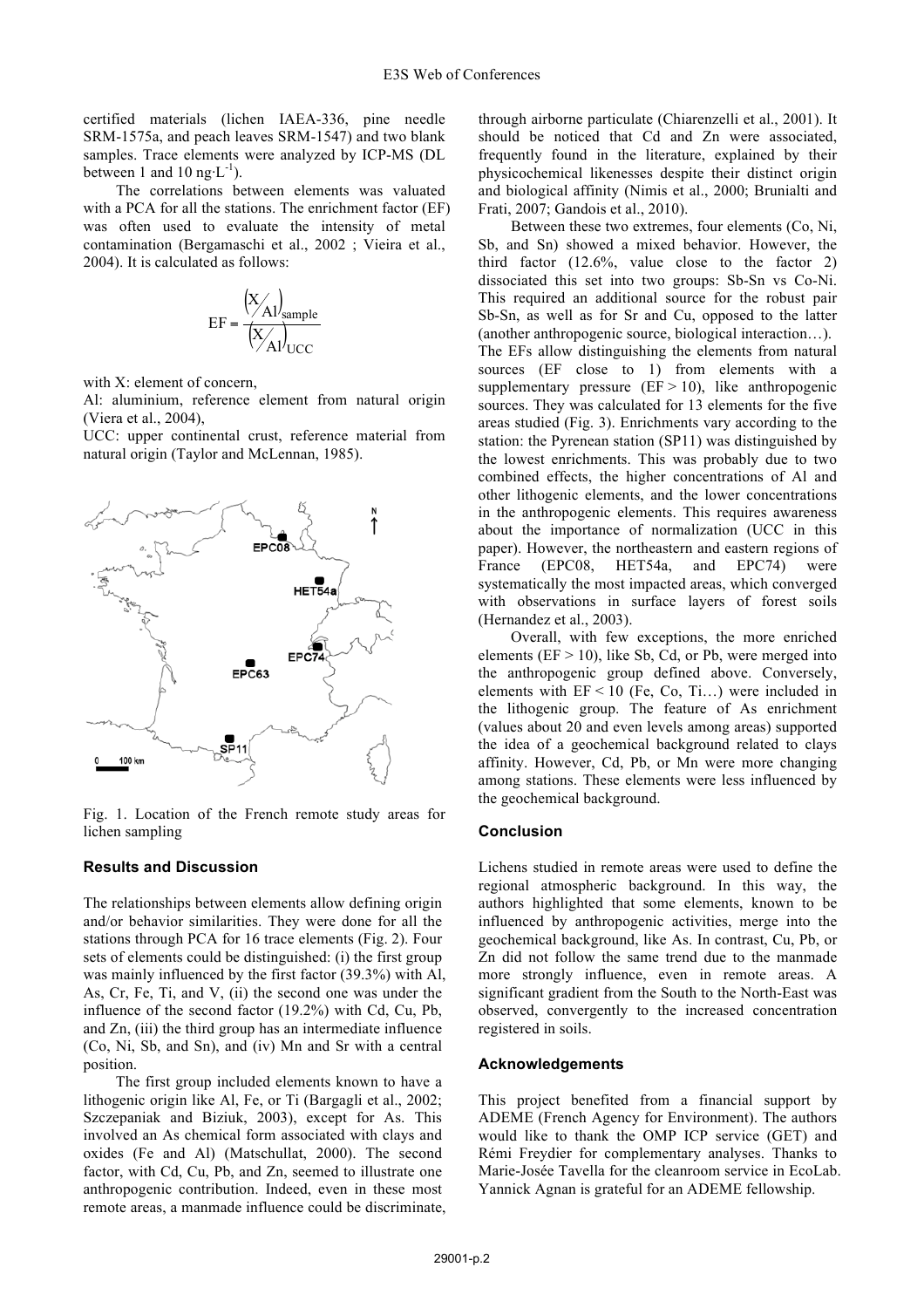

Fig. 2. PCA of 16 trace elements based on concentrations obtained in lichens for the five areas studied: factor 1 vs factor 2 (on the left) and factor 1 vs factor 3 (on the right)





## **References**

- Bargagli R, Monaci F, Borghini F, Bravi F, Agnorelli C. Mosses and lichens as biomonitors of trace metals. A comparison study on *Hypnum cupressiforme* and *Parmelia caperata* in a former mining district in Italy. Environ Pollut 2002 ; 116:279–87.
- Bergamaschi L, Rizzio E, Valcuvia MG, Verza G, Profumo A, Gallorini M. Determination of trace elements and evaluation of their enrichment factors in Himalayan lichens. Environ Pollut 2002 ; 120:137–44.
- Brunialti G, Frati L. Biomonitoring of nine elements by the lichen *Xanthoria parietina* in Adriatic Italy: A retrospective study over a 7-year time span. Sci Total Environ 2007 ; 387:289–300.
- Chiarenzelli J, Aspler L, Dunn C, Cousens B, Ozarko D, Powis K. Multi-element and rare earth element composition of lichens, mosses, and vascular plants from the Central Barrenlands, Nunavut, Canada.

Appl Geochem 2001 ; 16:245–70.

- Conti ME, Cecchetti G.. Biological monitoring: lichens as bioindicators of air pollution assessment - a review. Environ Pollut 2001 ; 114:471–92.
- Falla J, Laval-Gilly P, Henryon M, Morlot D, Ferard JF. Biological air quality monitoring: A review. Environ Monit Assess 2000 ; 64:627–44.
- Gandois L, Tipping E, Dumat C, Probst A. Canopy influence on trace metal atmospheric inputs on forest ecosystems: Speciation in throughfall. Atmos Environ 2010 ; 44, 824–33
- Garty J. Biomonitoring atmospheric heavy metals with lichens: Theory and application. Crit Rev Plant Sci 2001 ; 20:309–71.
- Hernandez L, Probst A, Probst JL, Ulrich E. Heavy metal distribution in some French forest soils: evidence for atmospheric contamination. Sci Total Environ 2003 ; 312:195–219.
- Loppi S, Nelli L, Ancora S, Bargagli R. Passive monitoring of trace elements by means of tree